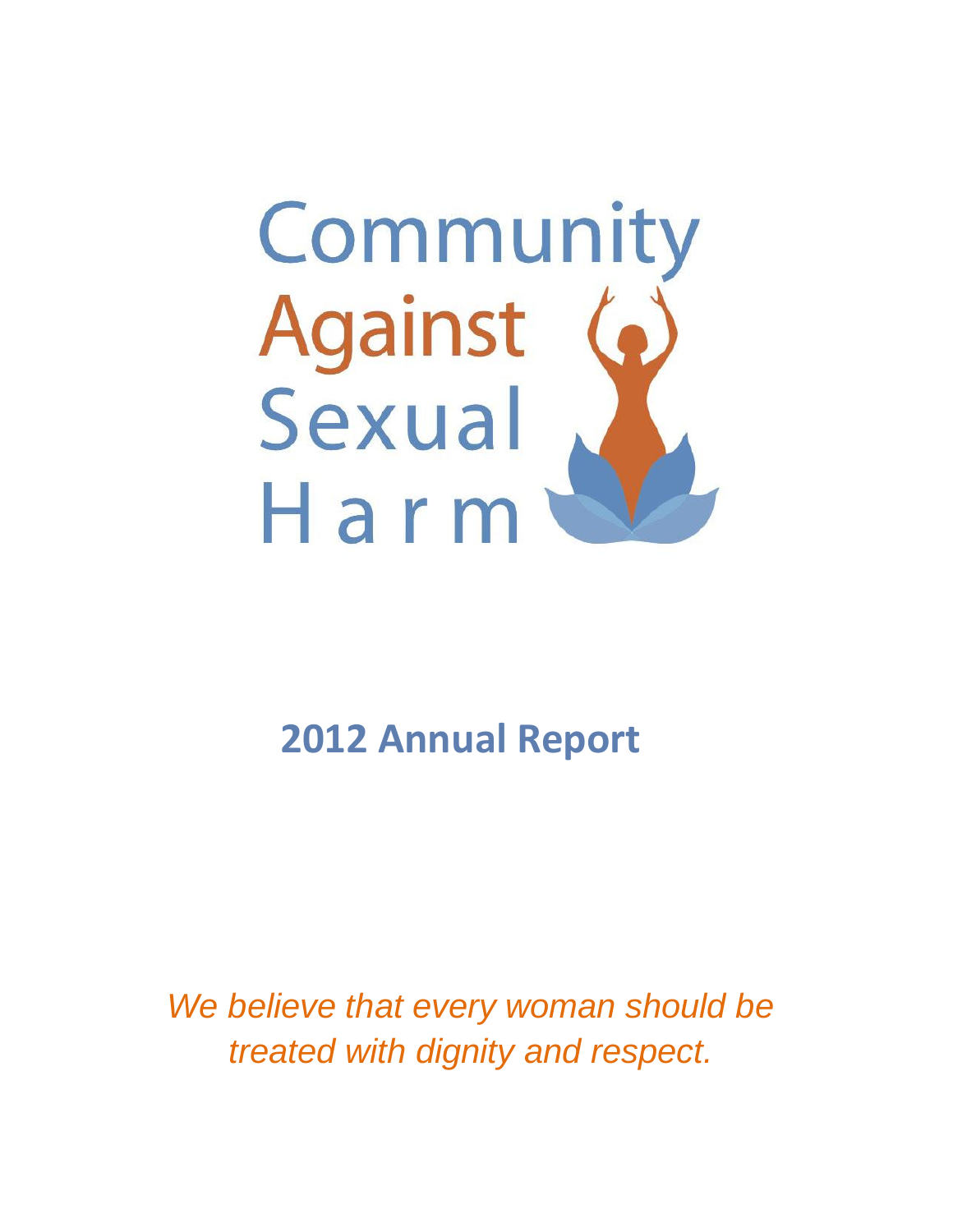

### **2012 FIESTA**

Our 2012 Event was a great success, raising over \$10,000. We are grateful for our dedicated event committee:

Rose Stinson – Co-Chair Maria Vargas – Co-Chair Erika Woolson Katie Crowley Cindy Stinson Susan Feenstra Judy & Joe Feenstra Sue Huffstutler

Their hard work enabled us to continue to provide valuable services to victims of sexual exploitation.





### Our Mission

We assist victims of sexual exploitation through survivor-led peer support and harm reduction services, while providing education about the harm inflicted on women and the community.

## Programs

### **Individual Peer Counseling**

CASH uses a survivor –led peer model to support victims of sexual exploitation. In 2012, we provided more than **175** one-one sessions and **300** short-sessions. Together with our facilitated groups, women took **251** steps toward reducing harm in their lives.

#### **SAFE Passages**

This year, we launched our new 10 week SAFE Passages program. This program allowed us to spend more time with women that had left sex-work and were in recovery. In our first year, **8** participants completed the program. Client feedback was very positive and included:

*"I thank CASH for motivating and empowering me to go further in my life."*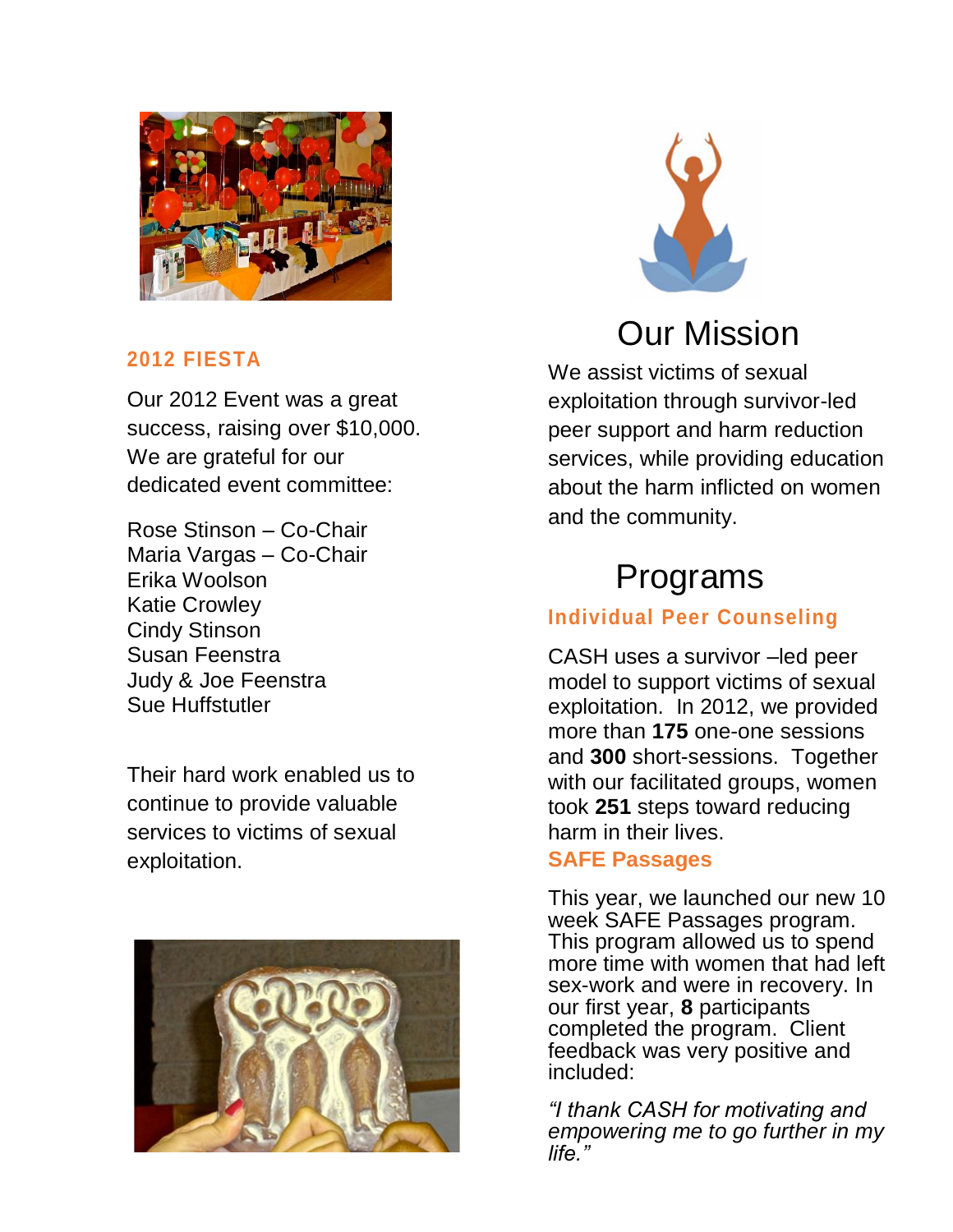## Year in Review

2012 was an exciting year at CASH. We served 97 new women in our Drop-In Center and continued to provide a safe, judgment free place for more than 165 women. We also expanded our direct services with the launch of our new Safe Passages and Life Skills programs.



In addition, our seven co-founders, including current Board Members Cindy Stinson and Susan Feenstra were honored with the 2012 Distinguished Service Award from the Sacramento Police Department for their dedicated and valuable service to the Sacramento Police Department and the City of Sacramento.

### **Services**

#### **Community Outreach**

CASH provides presentations, trainings, and workshops to community organizations, schools, faith based institutions, and law enforcement agencies

In 2012, we reached more than 1300 people, in various settings, to explain the harm commercial sexual exploitation causes individuals and the community.



### **Street Outreach**

Street outreach is an essential part of our program. Our peer mentors know where to go and who to approach safely on the streets. Last year, we made contact 470 times.

### Financial

#### **Sources of Income**

| Grants                | 42% |
|-----------------------|-----|
| Organizations         | 31% |
| <b>Special Events</b> | 19% |
| Contracts             | 4%  |
| Individuals           | 4%  |
|                       |     |
| <b>Expenses</b>       |     |
| Personnel             | 78% |
| Rent                  | 10% |
| <b>Utilities</b>      | 4%  |
| Food & Supplies       | 4%  |
| <b>Fundraising</b>    | 2%  |
| Misc.                 | 1%  |
|                       |     |